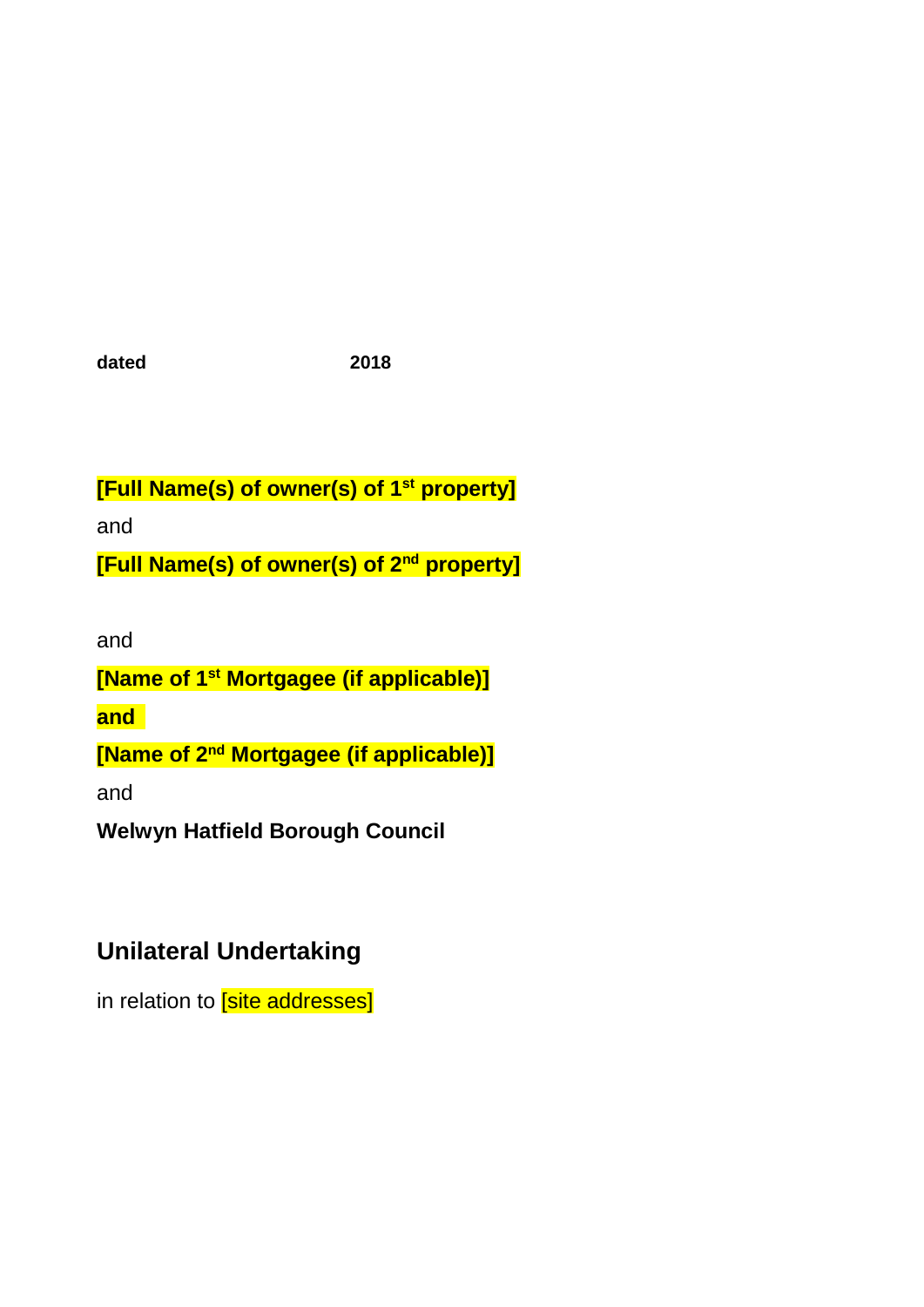#### **Contents**

| 1                        | <b>Definitions</b>                                                            | 1                       |
|--------------------------|-------------------------------------------------------------------------------|-------------------------|
| $\mathbf{2}$             | <b>Effect of this Deed</b>                                                    | 3                       |
| 3                        | <b>Conditionality</b>                                                         | $\overline{\mathbf{4}}$ |
| $\overline{\mathbf{4}}$  | <b>Owners' Covenants</b>                                                      | $\overline{4}$          |
| 5                        | <b>Miscellaneous</b>                                                          | $\overline{\mathbf{4}}$ |
| 6                        | <b>Jurisdiction</b>                                                           | 5                       |
| 7                        | <b>Mortgagees consent</b>                                                     | 5                       |
|                          | <b>Schedule 1 - Notification and Monitoring</b>                               | 7                       |
|                          | Schedule 2 – The First Owner and the Second Owner - Covenants and Obligations | 8                       |
|                          | Appendix 1 - Proforma Event Notification Pursuant to Unilateral Undertaking   | 11                      |
| <b>Appendix 2 - Plan</b> |                                                                               | 13                      |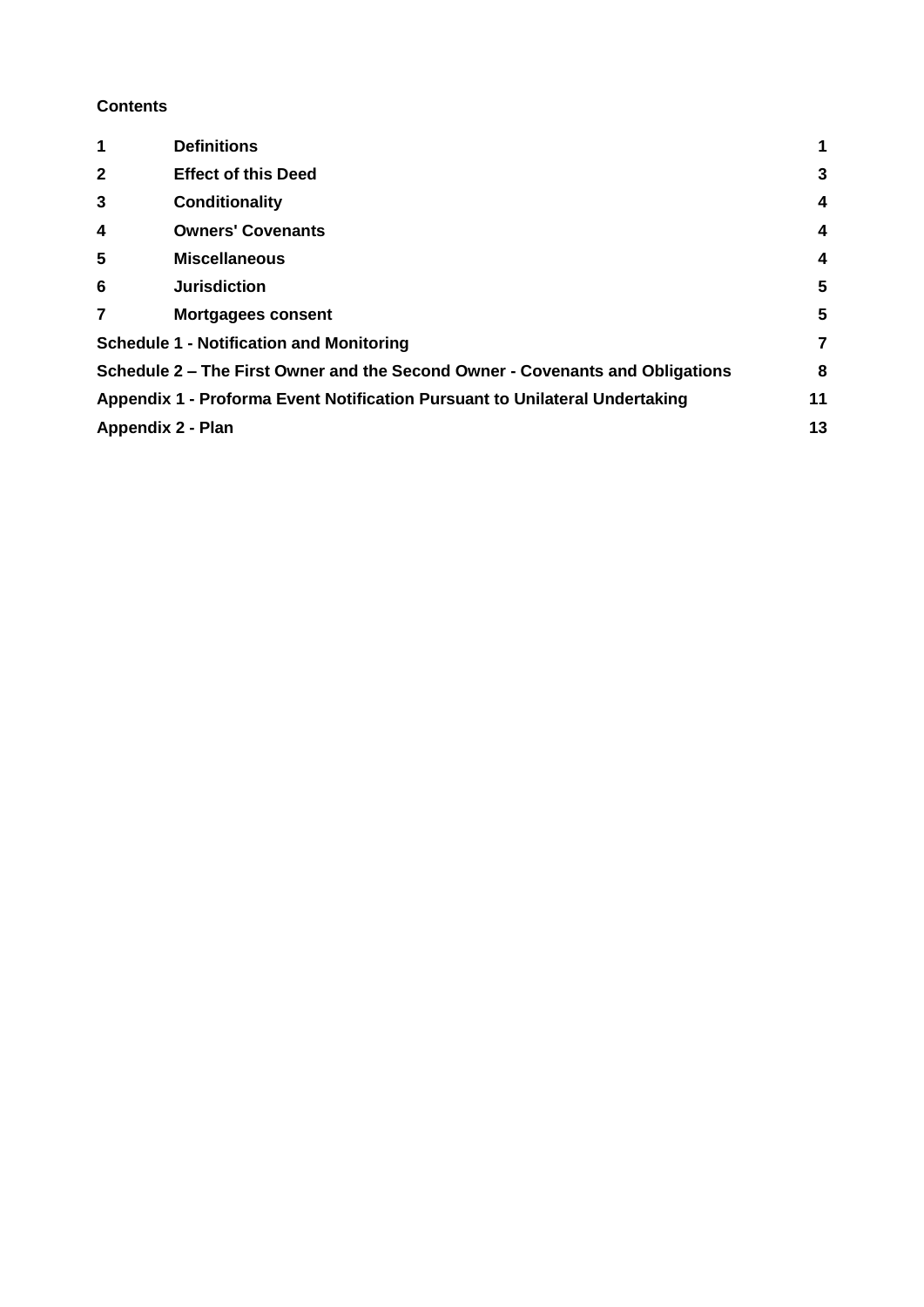## **[PLEASE NOTE:-**

## **THE PROVISIONS OF THIS DOCUMENT MAY NEED TO BE AMENDED TO TAKE INTO ACCOUNT MATTERS REQUIRED BY WELWYN HATFIELD BOROUGH COUNCIL AND EACH FINAL AGREEMENT WILL DEPEND UPON THE SPECIFIC APPLICATION]**

# **Unilateral Undertaking**

**dated 2018**

#### **Parties**

- (1) **[Full name(s) of owners of 1st property]** of [full address of 1st property] (the **First Owner**);
- (2) **[Full name(s) of owners of 2nd property]** of [full address of 2nd property] (the **Second Owner**);
- (3) **[Full name of 1st mortgagee**(if applicable)**]** of [Full address of 1st mortgagee] (the **First Mortgagee**) and
- (4) **[Full name of 2nd mortgagee** (if applicable)**]** of [Full address of 2nd mortgagee] (the **Second Mortgagee**).

In favour of:

(5) **Welwyn Hatfield Borough Council** of Council Offices, The Campus, Welwyn Garden City Herts AL8 6AE (the **Council**).

#### **Introduction**

- (A) The Council is the local planning authority for the purposes of the Act for the area which the Site is situate and as such is the local planning authority entitled to enforce the planning obligations hereinafter recited.
- (B) The Owners are the freehold owners of the properties **[subject to the Charges in favour of** the Mortgagees (if applicable)].
- (C) The Planning Applications have been submitted to the Council (as local planning authority).
- (D) This Deed is entered into to make provision for regulating the Developments and securing the matters hereinafter referred to which are required in order to enable the Developments to be implemented.

#### **Agreed terms**

## <span id="page-2-0"></span>1 **Definitions**

1.1 In this Deed the following terms have the following meanings unless inconsistent with the context:

**the Act** means the Town and Country Planning Act 1990 (as amended);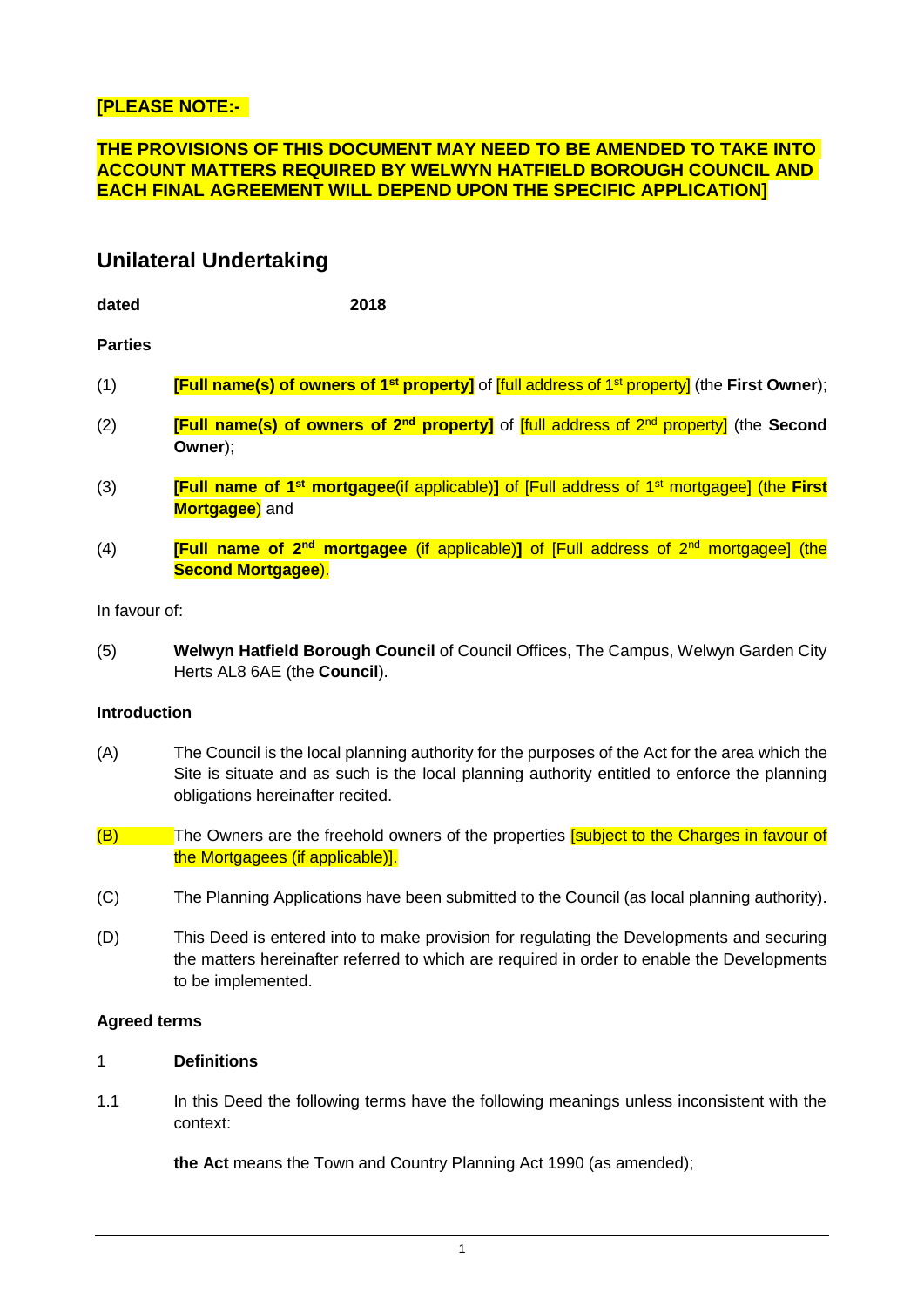**[Charges** means the mortgage/charge dated [date month year] made between the First Owner and the First Mortgagee (**First Charge**) and the mortgage/charge dated [date month year] made between the Second Owner and the Second Mortgagee (**Second Charge**) (if applicable);]

**Commencement Date** means the date on which any material operation (as defined in section 56(4) of the Act) forming part of the Developments begins to be carried out other than (for the purposes of this Deed and no other purpose) operations consisting of site clearance, demolition work, archaeological investigations, investigations for the purpose of assessing ground conditions, remedial work in respect of any contamination or other adverse ground conditions, diversion and laying of services, erection of any temporary means of enclosure, the temporary display of site notices or advertisements and the expressions **Commence Commences Commencement** and **Commenced** shall be construed accordingly;

**Development(s)** means *description of 1<sup>st</sup> development]* in respect of *[1<sup>st</sup> property address]* Road (**First Development**) and **[description of 2<sup>nd</sup> development]** in respect of <sup>[2nd</sup> property address] (**Second Development**) granted by separate Planning Permissions referenced under numbers 6/20XX/XXX/HOUSE and 6/20XX/XXXX/HOUSE;

**Monitoring Notice** means the notice served on the Council pursuant to Schedules 1 and 2 (which for monitoring informs the Head of Planning of events and relevant information concerning performance of the obligations herein) in the form of the notice at Appendix 1;

**Owners** means collectively the First Owner and the Second Owner of the Site and severally and which expression shall include the Owners' successors in title;

**Plan** means the location plan annexed to this Deed at Appendix 2:

**Planning Applications** means the applications for full Planning Permissions bearing the Council's reference numbers 6/20XX/XXX/HOUSE and 6/20XX/XXXX/HOUSE;

**Planning Permissions** means the permissions to be granted by way of approval of the Planning Applications or resulting from any other planning applications covering all or part of the Site for any of the uses comprised in the Planning Applications whether granted by variation alteration substitution addition or replacement;

**Site** means the freehold property situate at **[address of 1<sup>st</sup> property]**, Hertfordshire registered at the Land Registry with Title Absolute under Title Number HD<sup>[XXXXXX</sup>] all of which land is shown for identification purposes edged red on the Plan and the freehold property situate at **[address of 2<sup>nd</sup> property**], Hertfordshire registered at the Land Registry with Title Absolute under Title Number HD**[XXXXXXI** all of which land is shown for identification purposes edged blue on the Plan;

**Substantial Completion** means physically complete save in all minor respects so that the Developments (or the appropriate part of the Developments concerned) can be used for the purpose and operate in the manner for which it was designed; and

**Working Day** means any day other than a Saturday or Sunday or a Public Holiday.

1.2 In this Deed: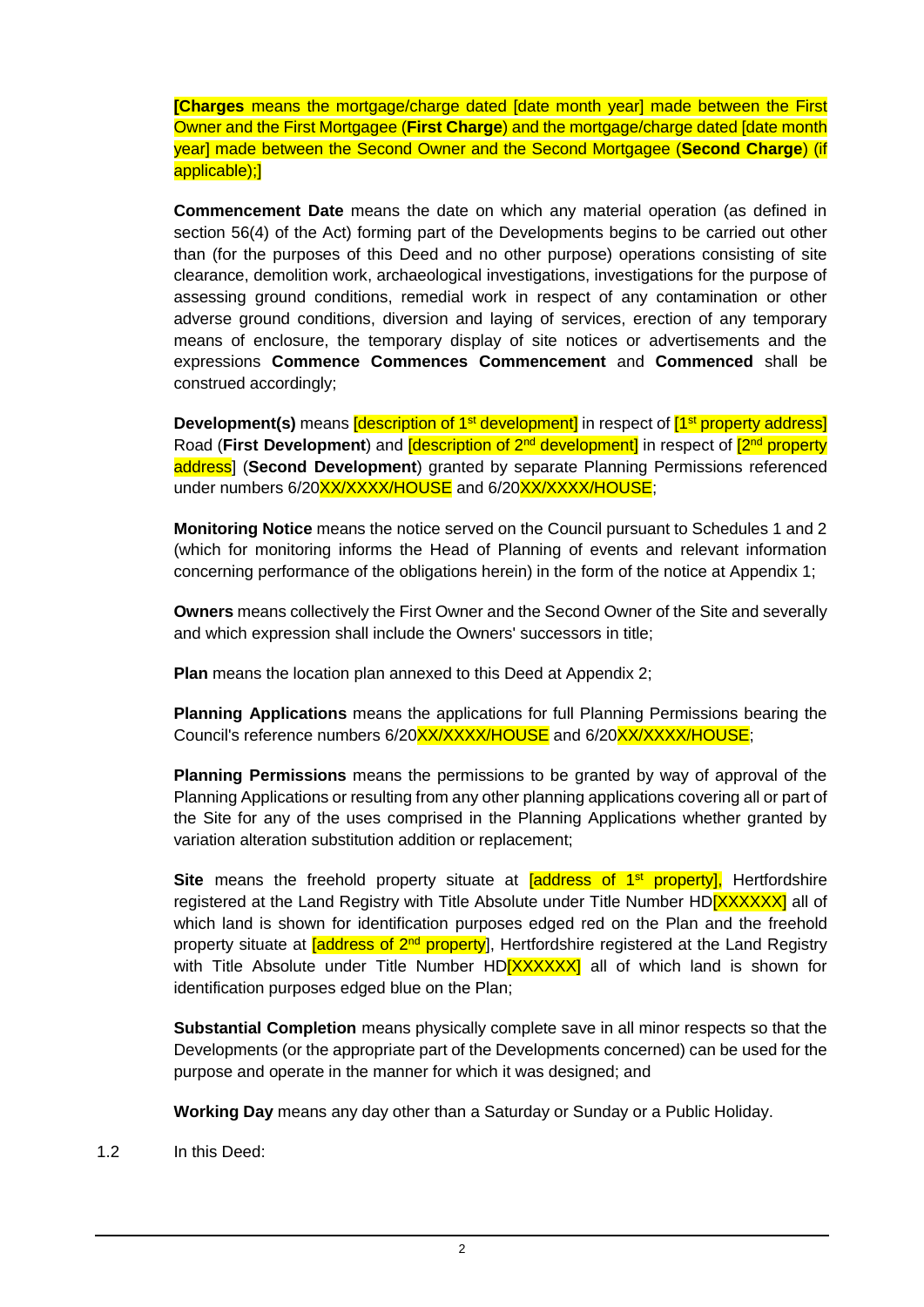- 1.2.1 the clause headings do not affect its interpretation;
- 1.2.2 words of the masculine gender shall incorporate the feminine and neuter genders and words of the singular shall include the plural and vice versa;
- 1.2.3 reference to any statute or section of a statute includes any modification extension or re-enactment of that statute for the time being in force and shall include all instruments orders plans regulations permissions and directions for the time being made issued or given under that statute or deriving validity from it;
- 1.2.4 any reference to a clause a paragraph or a schedule is unless the context otherwise requires a reference to a clause, a paragraph or a schedule of this Deed and any reference to a sub-clause is a reference to a sub-clause of the clause in which the reference appears;
- 1.2.5 references to the Site include any part of it;
- 1.2.6 where two or more people form a party to this Deed the obligations they undertake may be enforced against them all jointly or against each of them individually;
- 1.2.7 references to any party to this Deed shall include the successors in title to that party and to any person deriving title through or under that party and in the case of the Council the successors to its respective functions;
- 1.2.8 any covenant by the Owners not to do any act or thing includes a covenant not to permit or allow the doing of that act and or thing and words denoting an obligation on the Owners to do any act matter or thing include an obligation to procure that it be done;
- 1.2.9 save in respect of the Planning Permissions (which at all times shall prevail) in the event of any conflict between the terms, conditions and provisions of this Deed and any document annexed hereto or referred to herein, the terms, conditions and provisions of this Deed will prevail; and
- 1.2.10 all parts and schedules attached to this Deed are to be read as if the same were incorporated into the main body of this Deed.

# <span id="page-4-0"></span>2 **Effect of this Deed**

- 2.1 This Deed is entered into pursuant to section 106 of the Act. To the extent that they fall within the terms of section 106 of the Act the obligations contained in this Deed are planning obligations for the purposes of section 106 of the Act and are enforceable by the Council.
- 2.2 To the extent that any of the obligations contained in this Deed are not planning obligations within the meaning of the Act, they are entered into pursuant to the powers contained in section 111 Local Government Act 1972, section 1 Localism Act 2011 and all other enabling powers.
- 2.3 The Owners enters into these obligations for themselves and their successors in title with the Council to the intent that the obligations hereunder shall be enforceable not only against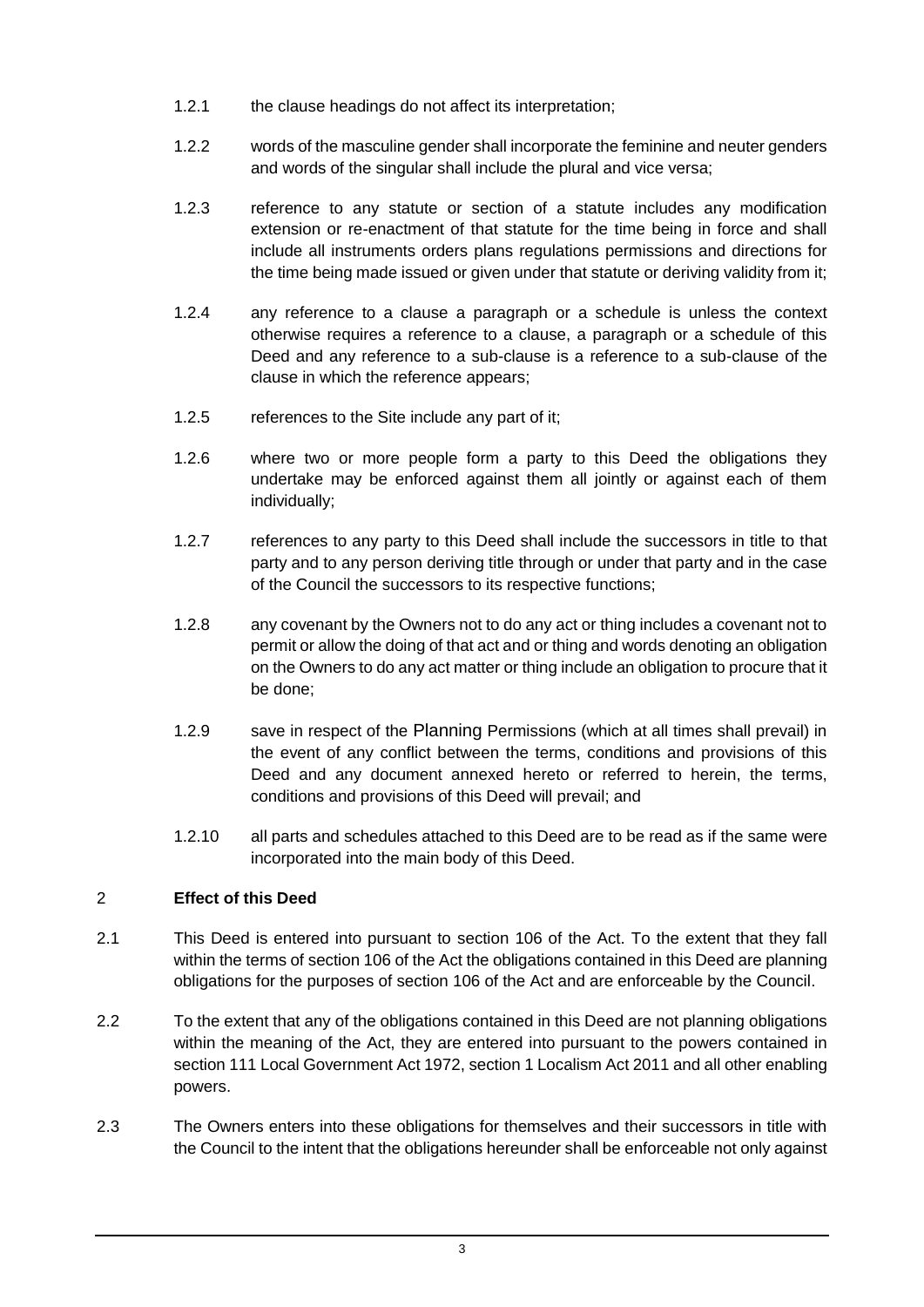the Owners but also against the successors in title of the Owners and any person claiming through or under them an interest or estate in the Site or any part thereof.

# <span id="page-5-0"></span>3 **Conditionality**

The covenants in this Deed shall come into immediate effect save for clause 4.1.1-4.1.3 which shall take effect upon the Commencement Date.

## <span id="page-5-1"></span>4 **Owners' Covenants**

- 4.1 The Owners covenant with the Council:
	- 4.1.1 to observe and perform the covenants restrictions stipulations and obligations contained in the Schedules hereto;
	- 4.1.2 to give the Council no less than five Working Days' notice of the Commencement Date such notice to be given prior to the Commencement Date in writing using the pro-forma set out in Appendix 1 hereto; and
	- 4.1.3 to give the Council no less than five Working Days' notice of the Substantial Completion of the Developments such notice to be in writing using the pro-forma set out in Appendix 1 hereto.
- 4.2 To pay the Council its reasonable legal costs incurred in the preparation of this Deed on the date hereof
- 4.3 The Owners further covenant that:
	- 4.3.1 they are the freehold owners of the Site;
	- 4.3.2 the Site is free from all encumbrances; and
	- 4.3.3 save the Mortgagees, no other party has a material interest in the Site.

#### <span id="page-5-2"></span>5 **Miscellaneous**

- 5.1 This Deed shall be registered as a local land charge by the Council.
- 5.2 Notwithstanding the provisions of the Contracts (Rights of Third Parties) Act 1999 nothing in this Deed confers or purports to confer any right to enforce any of the terms and provisions herein on any person who is not a party hereto or a successor in title or a statutory successor to a party hereto.
- 5.3 Any notice to the parties hereto under this Deed shall be deemed to be sufficiently served if delivered personally or by first class post or recorded delivery to the following officials/persons at the respective addresses hereinafter specified:

In respect of the First Owner at: [Full name(s)] [Full address]

In respect of the Second Owner at: [Full name(s)]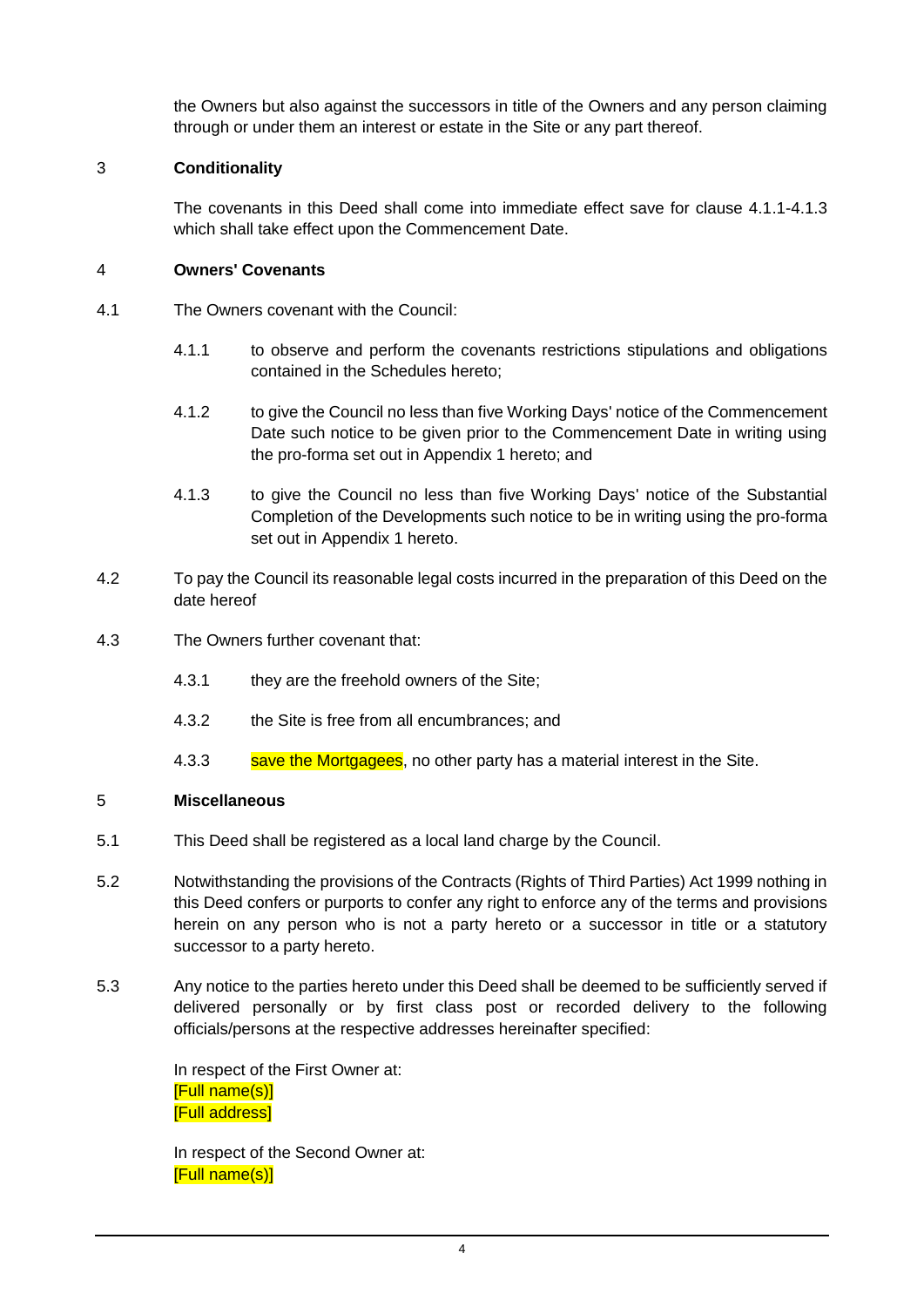#### [Full address]

In respect of the Council at: The Head of Planning Council Offices The Campus Welwyn Garden City Herts. AL8 6AE Refs: 6/2018/XXXX/HOUSE and 6/2018/XXXX/HOUSE

- 5.4 Insofar as any clause or clauses of this Deed are found (for whatever reason) to be invalid illegal or unenforceable then such invalidity illegality or unenforceability shall not affect the validity or enforceability of the remaining provision of this Deed.
- 5.5 Nothing in this Deed shall be construed as imposing a contractual or other obligation upon the Council as to the issue of the Planning Permission or as restricting the exercise by the Council or any powers exercisable by them respectively under the Act or under any other act or authority.
- 5.6 No waiver whether express or implied by the Council of any breach or default by the Owners in performing or observing any of the obligations contained herein shall constitute a continuing waiver and no such waiver shall prevent the Council from enforcing the relevant obligations or from acting upon any subsequent breach or default.
- 5.7 This Deed shall cease to have any effect (insofar only as it has not been complied with) if the Planning Permission(s) shall be quashed revoked or otherwise withdrawn or expires prior to the Commencement Date.
- 5.8 Without prejudice to the Council's statutory rights the Owners hereby grant to the Council or any person duly authorised or instructed by it an irrevocable licence at all reasonable times to enter the such parts of the Site to inspect any of the works to be carried out for the purposes of the Developments and any materials to be used in carrying out those works for any purpose directly or indirectly connected with or contemplated by this Deed.

#### <span id="page-6-0"></span>6 **Jurisdiction**

This Deed governed by and interpreted in accordance with the law of England and Wales.

#### <span id="page-6-1"></span>7 **[Mortgagees consent (if applicable)**

- 7.1 The First Mortgagee hereby consents to the First Owner entering into this Deed and agrees that the security of the First Charge over the Site shall take effect subject to this Deed provided that the First Mortgagee shall otherwise have no liability under this Deed unless the First Mortgagee takes possession of the Site in which case the First Mortgagee too will be bound by the obligations as if it were a person deriving title from the First Owner.
- 7.2 The Second Mortgagee hereby consents to the Second Owner entering into this Deed and agrees that the security of the Second Charge over the Site shall take effect subject to this Deed provided that the Second Mortgagee shall otherwise have no liability under this Deed unless the Second Mortgagee takes possession of the Site in which case the Second Mortgagee too will be bound by the obligations as if it were a person deriving title from the Second Owner.]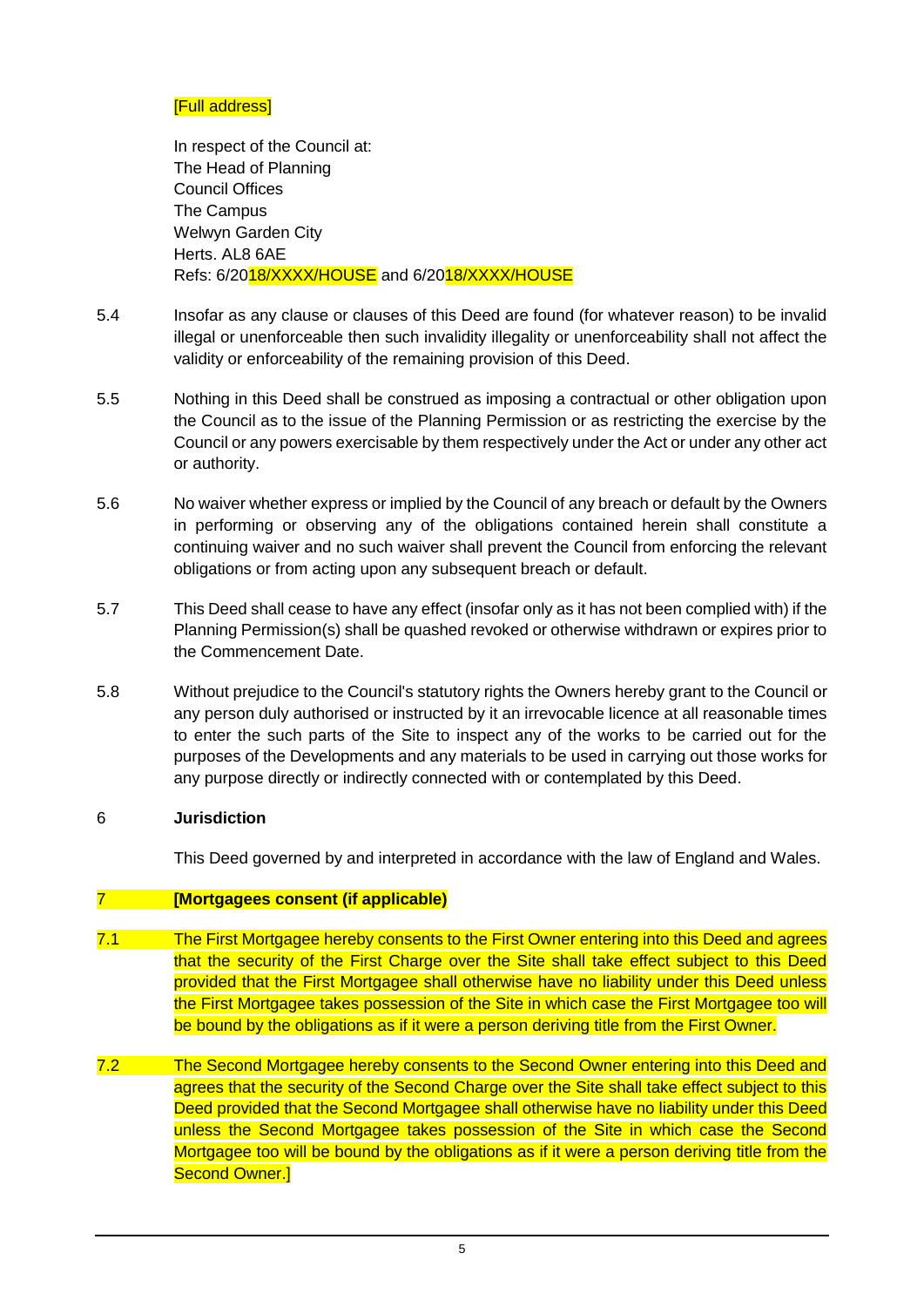This Unilateral Undertaking has been executed as a deed and is delivered and takes effect on the date stated at the beginning of it.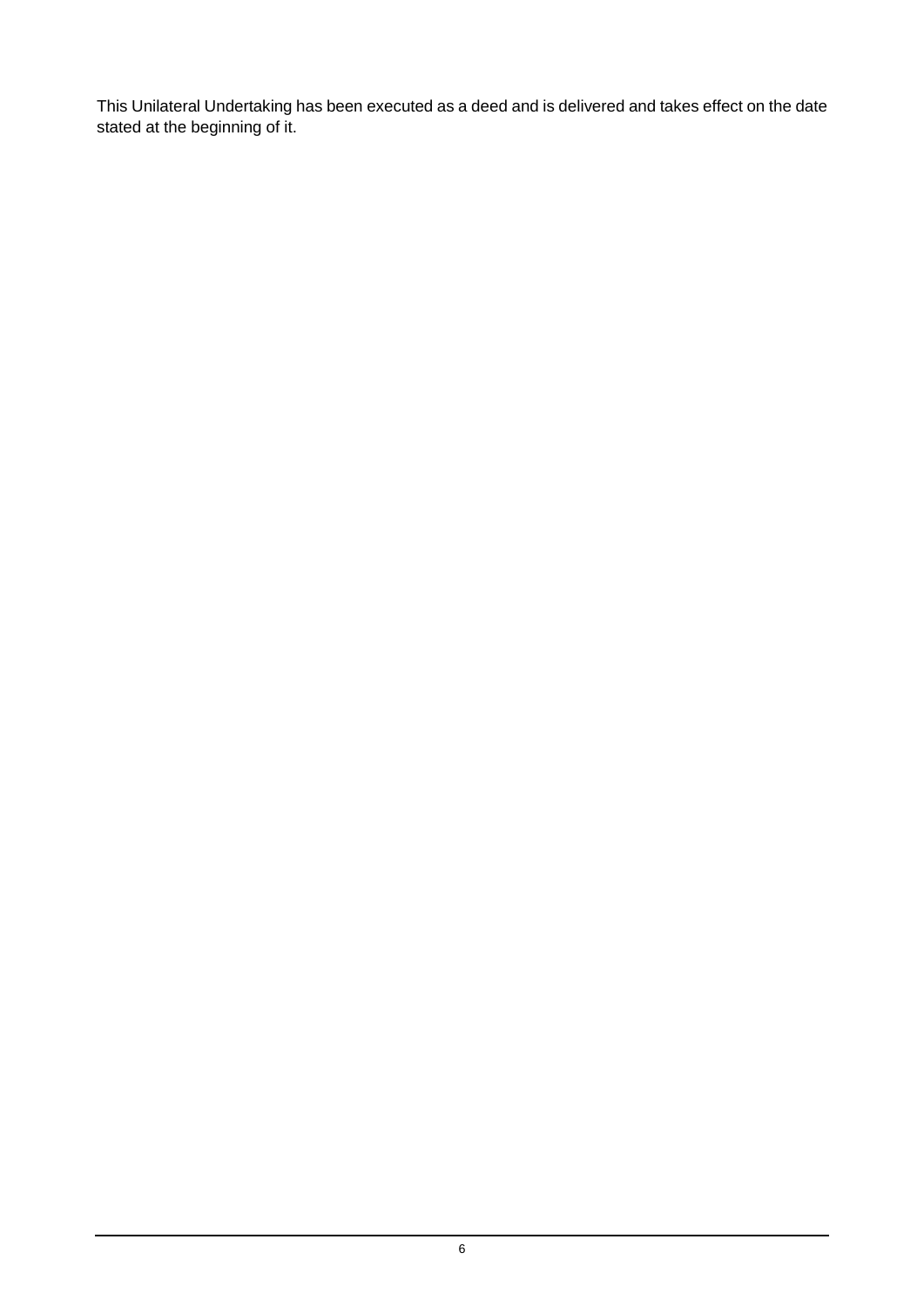# **Schedule 1**

#### **Notification and Monitoring**

- <span id="page-8-0"></span>1 To serve a Monitoring Notice on the Head of Planning of the Council within five Working Days of (or before) the occurrence of any of the events listed below:
- 1.1 Commencement of the Developments;
- 1.2 Substantial Completion of the Developments; and
- <span id="page-8-1"></span>1.3 Compliance with (an) obligation(s) contained in this Deed.

## 2 **Monitoring Provisions – General**

The matters in this Schedule are subject as follows:

- 2.1 If any event which triggers the performance of an obligation herein is omitted from paragraph [1.3](#page-8-1) above it is deemed to be incorporated as if expressly entered into in this Deed.
- 2.2 If there is a conflict between the details of an event listed in this Schedule and that prescribed in the relevant schedule the latter shall prevail.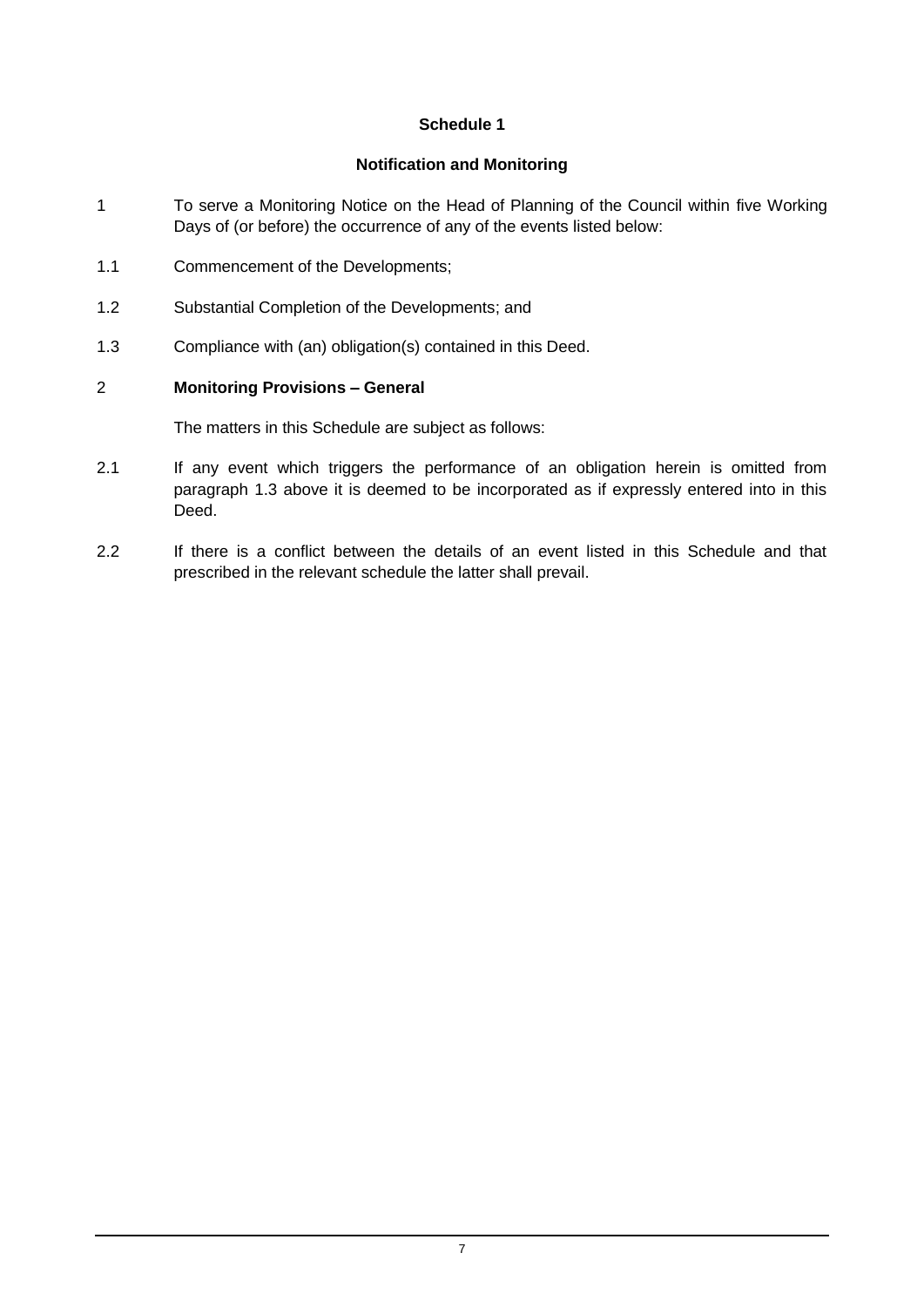#### **Schedule 2 – Owner covenants and obligations**

- <span id="page-9-0"></span>1 The First Owner herby covenants with the Council to Commence the First Development no later two months after the Second Development Commences.
- 2 The Second Owner herby covenants with the Council to Commence the Second Development no later two months after the First Development Commences.
- 3 The Owners hereby covenant with the Council:
- 3.1 to complete the Developments in accordance with the drawings approved by the Council in accordance with the relevant Planning Permissions;
- 3.2 to ensure all materials used in connection with the Developments shall be in keeping to match the existing dwellings constructed on the Site;
- 3.3 not to implement Planning Permissions 6/2018/XXXX/HOUSE and 6/2018/XXXX/HOUSE separately; and
- 3.4 to simultaneously enter into a builder's contract with the same builder to carry out and complete the Developments pursuant to Planning Permissions 6/2018/XXXX/HOUSE and 6/2018/XXXX/HOUSE.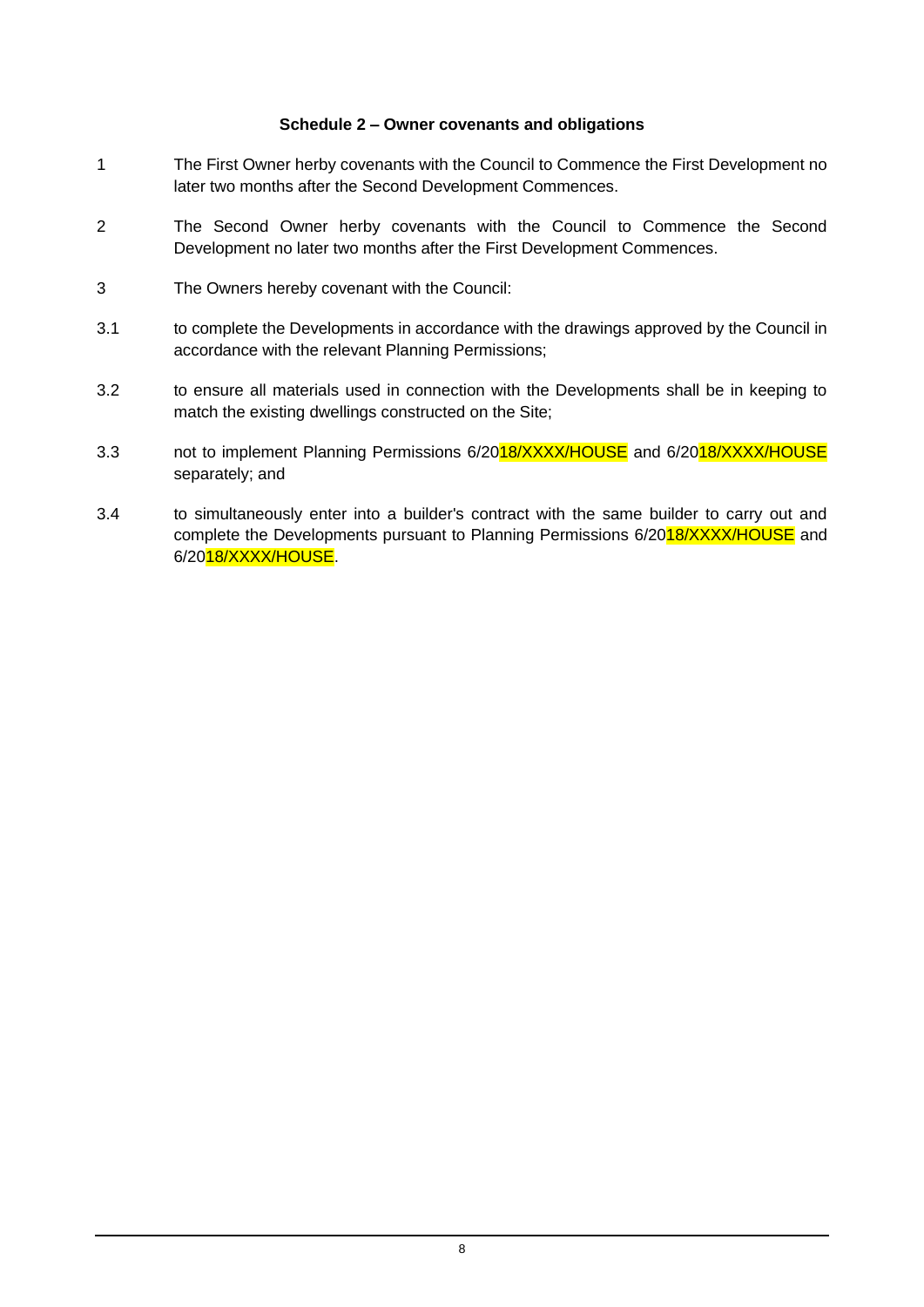signed as a deed by  $($ [**Full name of 1st Owner of 1st property**] ) in the presence of:  $\qquad \qquad$ )

witness signature

name address occupation

signed as a deed by))))

#### **[Full name of 2<sup>nd</sup> Owner of 1<sup>st</sup> property (if jointly owned)]**

in the presence of: )

witness signature

name

address

occupation

| signed as a deed by                                                   |  |
|-----------------------------------------------------------------------|--|
| <b>[Full name of 1<sup>st</sup> Owner of 2<sup>nd</sup> property]</b> |  |
| in the presence of:                                                   |  |

witness signature

name

address

occupation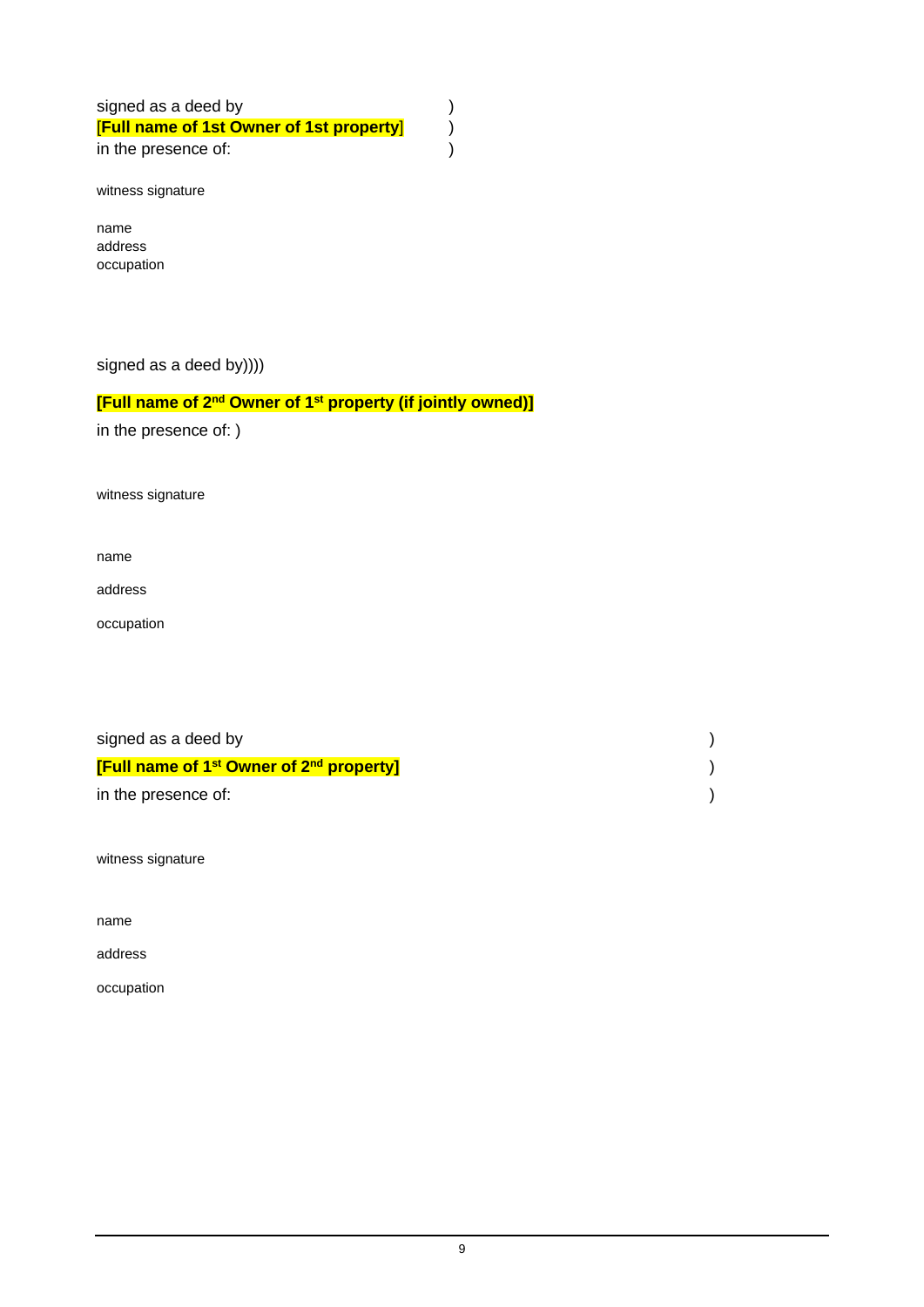| signed as a deed by                                                                 |  |
|-------------------------------------------------------------------------------------|--|
| [Full name of 2 <sup>nd</sup> Owner of 2 <sup>nd</sup> property (if jointly owned)] |  |
| in the presence of:                                                                 |  |

witness signature

address

occupation

Executed as a Deed by [name of 1<sup>st</sup> Mortgagee (if applicable)]

acting by:

Name:

Designation:

Signature:

*[Correct attestation clause to be inserted as appropriate]*

Executed as a Deed by [name of 2<sup>nd</sup> Mortgagee (if applicable)]

acting by:

Name:

Designation:

Signature:

*[Correct attestation clause to be inserted as appropriate]*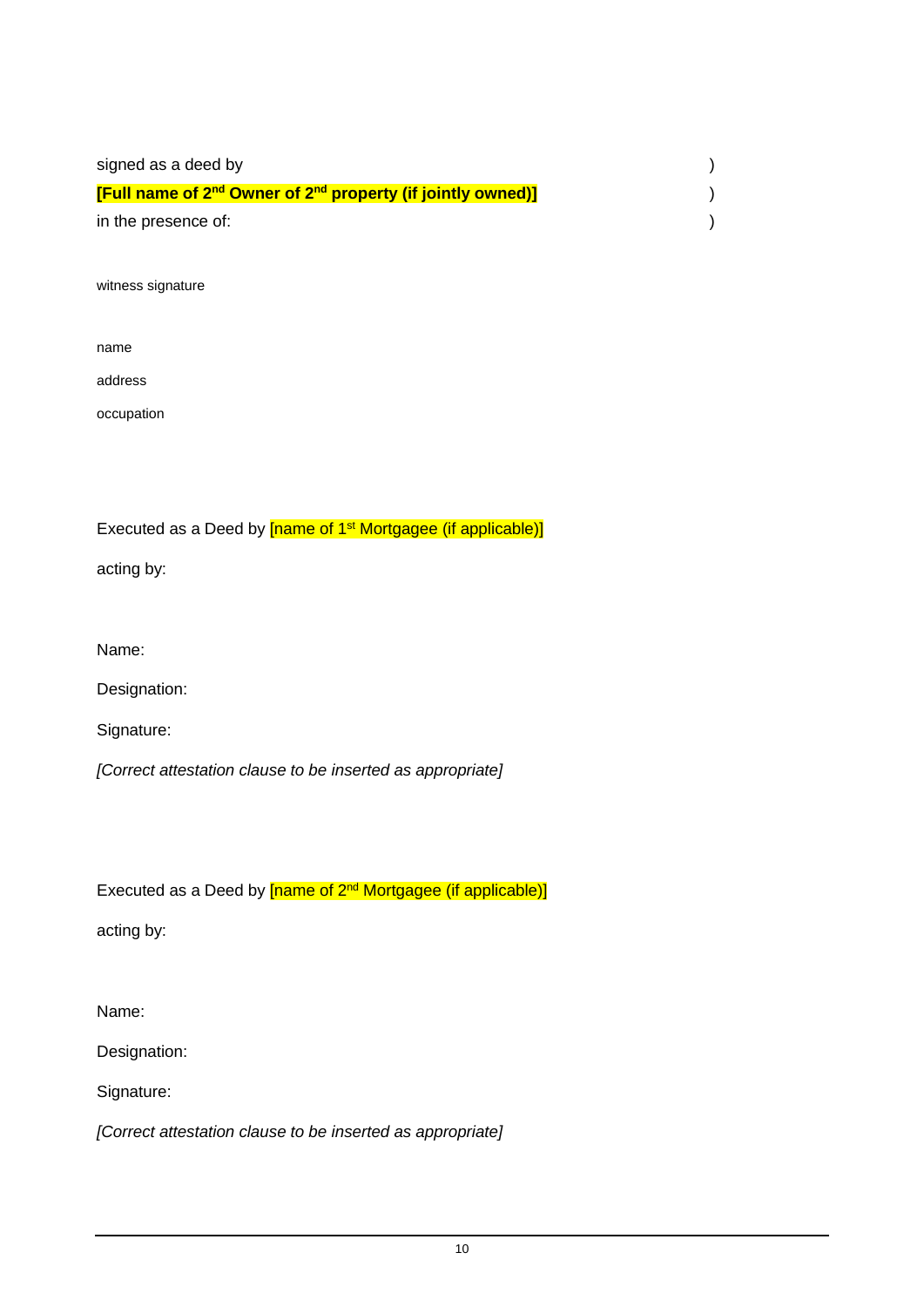# **Appendix 1**

# Proforma Event Notification Pursuant to Unilateral Undertaking

<span id="page-12-0"></span>

| Planning Permission Reference(S): 6/2018/XXXX/HOUSE and/or 6/2018/XXXX/HOUSE |
|------------------------------------------------------------------------------|
|                                                                              |
|                                                                              |
| Site owner details:                                                          |
|                                                                              |
|                                                                              |
|                                                                              |
|                                                                              |
|                                                                              |
|                                                                              |

# Event being notified

**Commencement Date:** 

Completion of Development - date:

| Compliance with obligation(s) |  |  |  |  |  |  |
|-------------------------------|--|--|--|--|--|--|
|                               |  |  |  |  |  |  |
|                               |  |  |  |  |  |  |
|                               |  |  |  |  |  |  |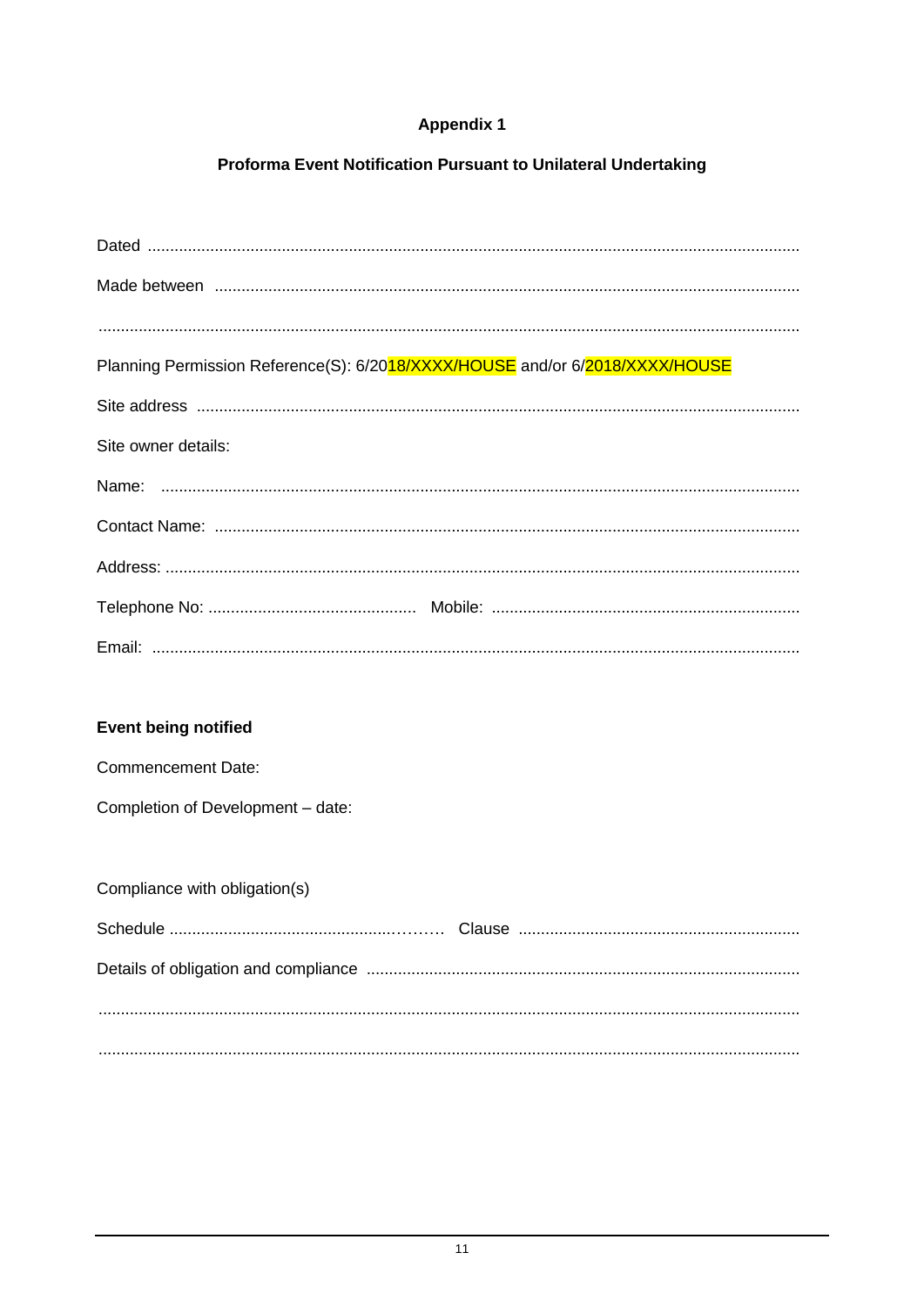Send to:

The Head of Planning Welwyn Hatfield Borough Council The Campus Welwyn Garden City Herts. AL8 6AE